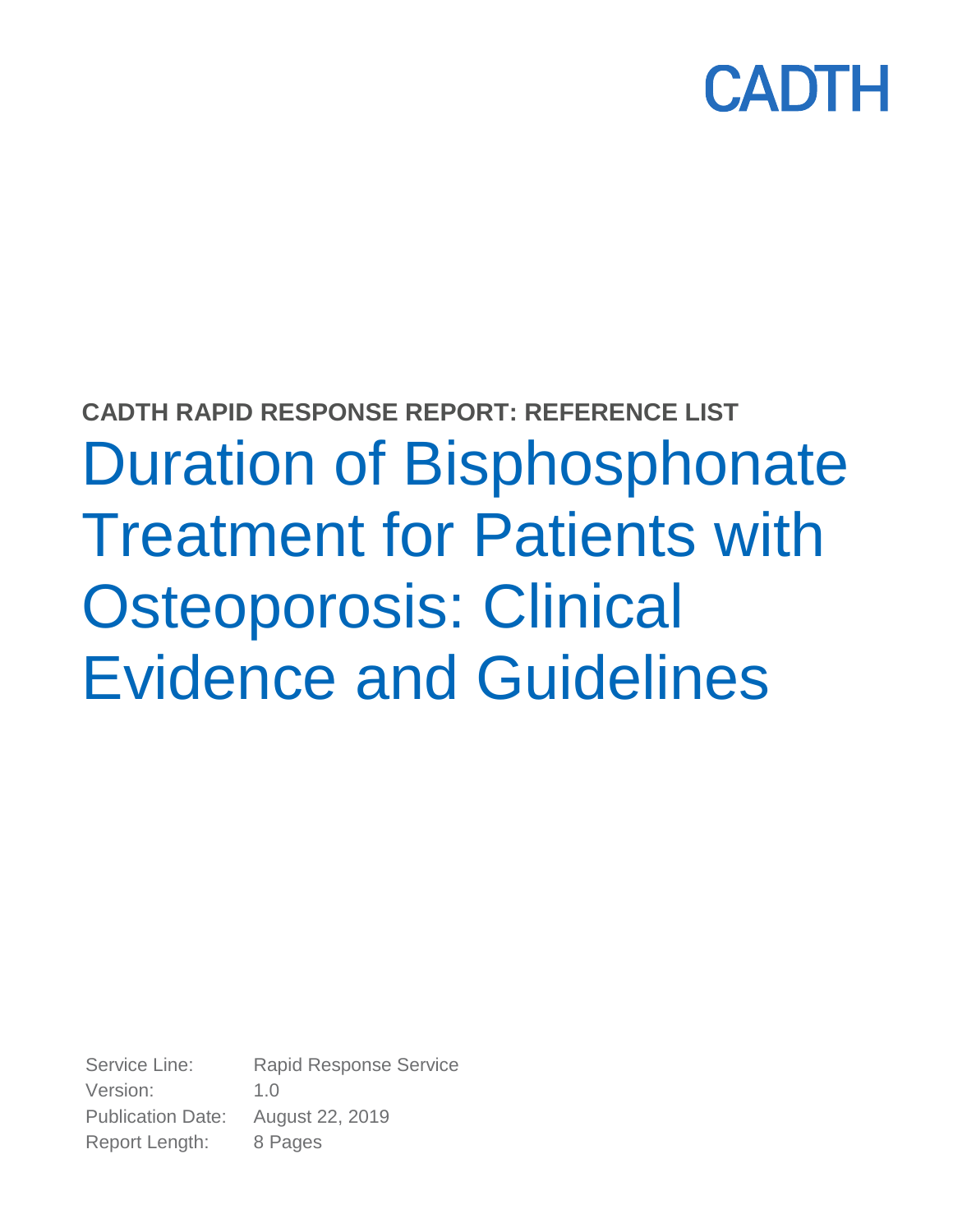

#### **Authors:** Yan Li, Hannah Loshak

**Cite As:** *Duration of bisphosphonate treatment for patients with osteoporosis: clinical evidence and guidelines*. Ottawa: CADTH; 2019 Aug. (CADTH rapid response report: reference list).

Disclaimer: The information in this document is intended to help Canadian health care decision-makers, health care professionals, health systems leaders, and policy-makers make well-informed decisions and thereby improve the quality of health care services. While patients and others may access this document, the document is made available for informational purposes only and no representations or warranties are made with respect to its fitness for any particular purpose. The information in this document should not be used as a substitute for professional medical advice or as a substitute for the application of clinical judgment in respect of the care of a particular patient or other professional judgment in any decision-making process. The Canadian Agency for Drugs and Technologies in Health (CADTH) does not endorse any information, drugs, therapies, treatments, products, processes, or services.

While care has been taken to ensure that the information prepared by CADTH in this document is accurate, complete, and up-to-date as at the applicable date the material was first published by CADTH, CADTH does not make any guarantees to that effect. CADTH does not guarantee and is not responsible for the quality, currency, propriety, accuracy, or reasonableness of any statements, information, or conclusions contained in any third-party materials used in preparing this document. The views and opinions of third parties published in this document do not necessarily state or reflect those of CADTH.

CADTH is not responsible for any errors, omissions, injury, loss, or damage arising from or relating to the use (or misuse) of any information, statements, or conclusions contained in or implied by the contents of this document or any of the source materials.

This document may contain links to third-party websites. CADTH does not have control over the content of such sites. Use of third-party sites is governed by the third-party website owners' own terms and conditions set out for such sites. CADTH does not make any guarantee with respect to any information contained on such third-party sites and CADTH is not responsible for any injury, loss, or damage suffered as a result of using such third-party sites. CADTH has no responsibility for the collection, use, and disclosure of personal information by third-party sites.

Subject to the aforementioned limitations, the views expressed herein do not necessarily reflect the views of Health Canada, Canada's provincial or territorial governments, other CADTH funders, or any third-party supplier of information.

This document is prepared and intended for use in the context of the Canadian health care system. The use of this document outside of Canada is done so at the user's own risk.

This disclaimer and any questions or matters of any nature arising from or relating to the content or use (or misuse) of this document will be governed by and interpreted in accordance with the laws of the Province of Ontario and the laws of Canada applicable therein, and all proceedings shall be subject to the exclusive jurisdiction of the courts of the Province of Ontario, Canada.

The copyright and other intellectual property rights in this document are owned by CADTH and its licensors. These rights are protected by the Canadian *Copyright Act* and other national and international laws and agreements. Users are permitted to make copies of this document for non-commercial purposes only, provided it is not modified when reproduced and appropriate credit is given to CADTH and its licensors.

**About CADTH:** CADTH is an independent, not-for-profit organization responsible for providing Canada's health care decision-makers with objective evidence to help make informed decisions about the optimal use of drugs, medical devices, diagnostics, and procedures in our health care system.

**Funding:** CADTH receives funding from Canada's federal, provincial, and territorial governments, with the exception of Quebec.

Questions or requests for information about this report can be directed to **requests@cadth.ca**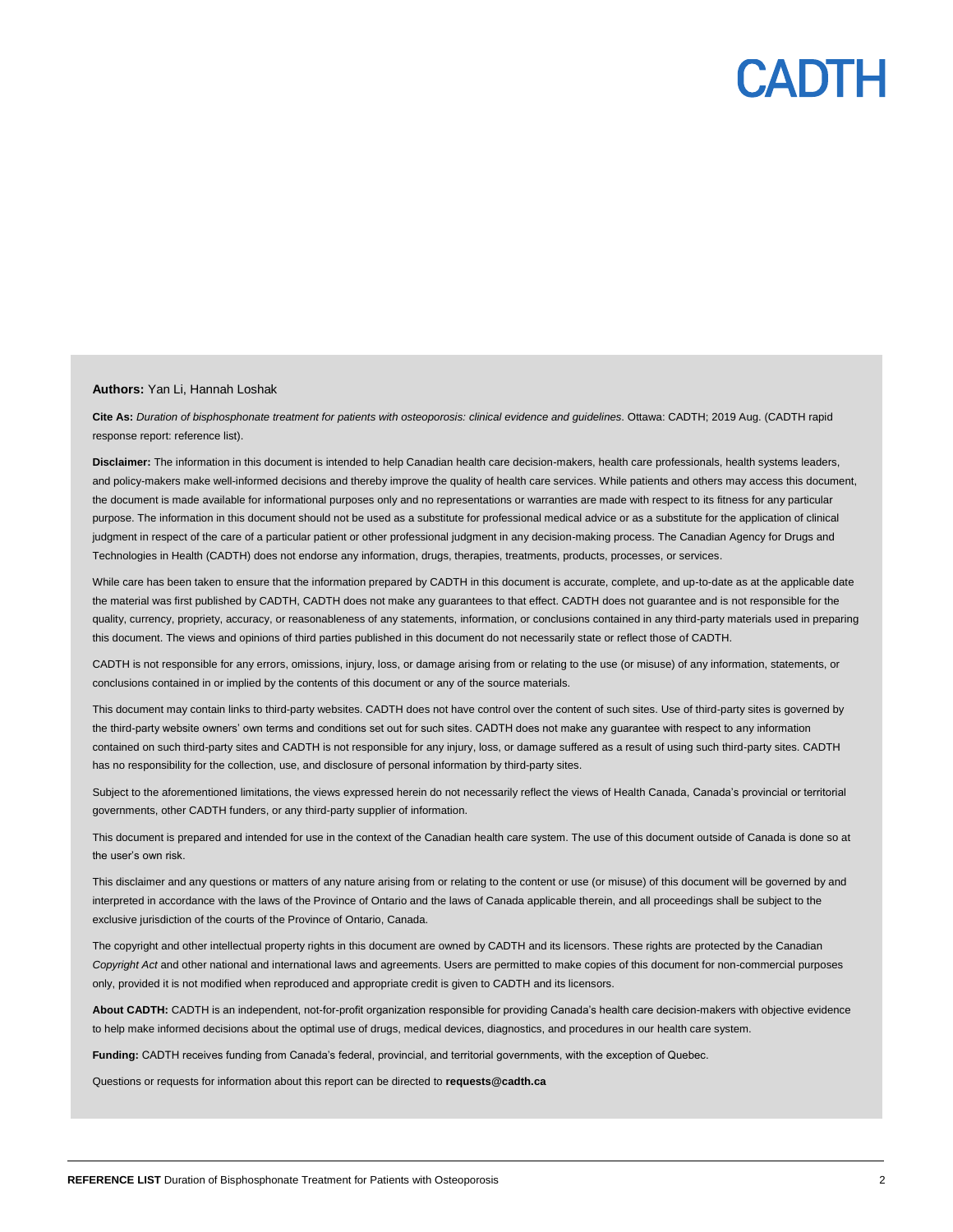#### **Research Questions**

- 1. What is the clinical evidence for varying treatment duration and courses of bisphosphonates for osteoporosis?
- 2. What are the evidence-based guidelines regarding length of treatment with bisphosphonates for osteoporosis?

#### **Key Findings**

One health technology assessment, six systematic reviews (one with meta-analyses), three randomized controlled trials, and five non-randomized studies were identified regarding the clinical evidence for varying treatment duration and courses of bisphosphonates for osteoporosis. Six evidence-based guidelines were identified regarding the length of treatment with bisphosphonates for osteoporosis.

#### **Methods**

A limited literature search was conducted by an information specialist on key resources including Medline via OVID, the Cochrane Library, the University of York Centre for Reviews and Dissemination (CRD) databases, the websites of Canadian and major international health technology agencies, as well as a focused Internet search. The search strategy was comprised of both controlled vocabulary, such as the National Library of Medicine's MeSH (Medical Subject Headings), and keywords. The main search concepts were bisphosphonates and osteoporosis. No filters were applied to limit the retrieval by study type. Where possible, retrieval was limited to the human population. The search was also limited to English language documents published between January 1, 2014 and August 16, 2019. Internet links were provided, where available.

#### **Selection Criteria**

One reviewer screened citations and selected studies based on the inclusion criteria presented in Table 1.

| <b>Population</b>    | Patients of any age with osteoporosis who are on bisphosphonates                                                                                                                   |
|----------------------|------------------------------------------------------------------------------------------------------------------------------------------------------------------------------------|
| <b>Intervention</b>  | Q1-2: Prescribed length of treatment (e.g., indefinite, specific timeframe [e.g. 5 years only, 10 years<br>only], based on bone mass density readings, drug holidays)              |
| <b>Comparator</b>    | Q1: An alternative length of treatment or treatment course<br>Q2: N/A                                                                                                              |
| <b>Outcomes</b>      | Q1: Clinical evidence (e.g., decreased fractures, quality of life, mortality, adverse events)<br>Q2: Evidence based guidelines on recommended length of treatment of bisphosphates |
| <b>Study Designs</b> | Health technology assessments, systematic reviews, meta-analyses, randomized controlled trials, non-<br>randomized studies, and evidence-based guidelines                          |

#### **Table 1: Selection Criteria**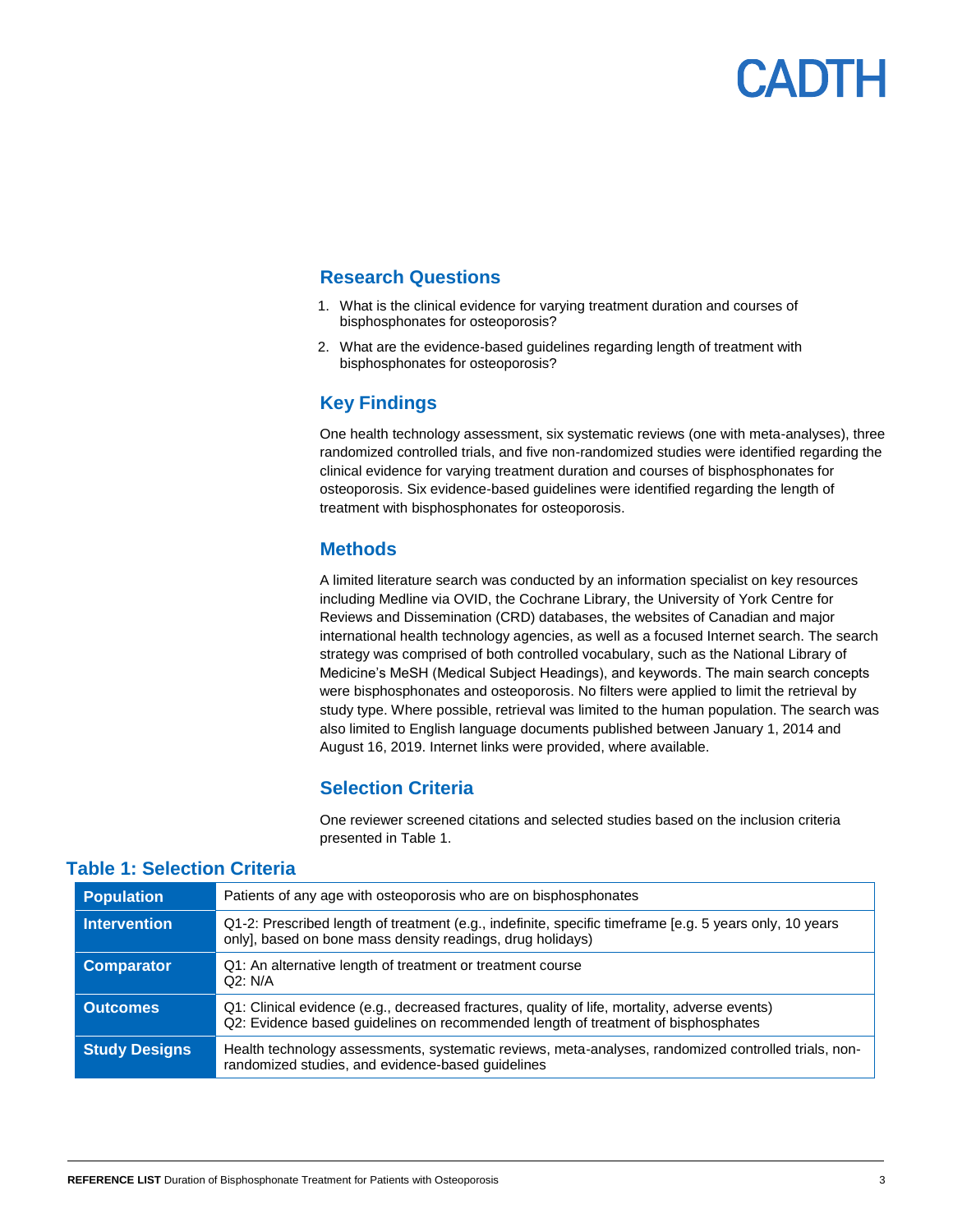## **ADTH**

#### **Results**

Rapid Response reports are organized so that the higher quality evidence is presented first. Therefore, health technology assessment reports, systematic reviews, and metaanalyses are presented first. These are followed by randomized controlled trials, nonrandomized studies, and evidence-based guidelines.

One health technology assessment,<sup>1</sup> six systematic reviews (one with meta-analyses),<sup>2-7</sup> three randomized controlled trials, $8-10$  and five non-randomized studies<sup>11-15</sup> were identified regarding the clinical evidence for varying treatment duration and courses of bisphosphonates for osteoporosis. Six evidence-based guidelines were identified regarding the length of treatment with bisphosphonates for osteoporosis.<sup>16-21</sup>

Additional references of potential interest are provided in the appendix.

#### Health Technology Assessments

1. Davis S, Martyn-St James M, Sanderson J, et al. A systematic review and economic evaluation of bisphosphonates for the prevention of fragility fractures. *Health Technol Assess.* 2016;20(78): <https://www.journalslibrary.nihr.ac.uk/hta/hta20780/#/abstract> Accessed 2019 Aug 22

#### Systematic Reviews and Meta-analyses

- 2. Dennison EM, Cooper C, Kanis JA, et al. Fracture risk following intermission of osteoporosis therapy. *Osteoporos Int*. 2019 Jun. [PubMed: PM31175404](http://www.ncbi.nlm.nih.gov/pubmed/31175404)
- 3. Fink HA, MacDonald R, Forte ML, et al. Long-term drug therapy and drug discontinuations and holidays for osteoporosis fracture prevention: a systematic review. *Ann Intern Med*. 2019 Apr. [PubMed: PM31009947](http://www.ncbi.nlm.nih.gov/pubmed/31009947)
- 4. Nayak S, Greenspan SL. A systematic review and meta-analysis of the effect of bisphosphonate drug holidays on bone mineral density and osteoporotic fracture risk. *Osteoporos Int*. 2019 Apr;30(4):705-720. [PubMed: PM30623214](http://www.ncbi.nlm.nih.gov/pubmed/30623214)
- 5. Anagnostis P, Paschou SA, Mintziori G, et al. Drug holidays from bisphosphonates and denosumab in postmenopausal osteoporosis: EMAS position statement. *Maturitas*. 2017 Jul;101:23-30. [PubMed: PM28539165](http://www.ncbi.nlm.nih.gov/pubmed/28539165)
- 6. Adler RA, El-Hajj Fuleihan G, Bauer DC, et al. Managing osteoporosis in patients on long-term bisphosphonate treatment: report of a Task Force of the American Society for Bone and Mineral Research. *J Bone Miner Res*. 2016 Jan;31(1):16-35. [PubMed: PM26350171](http://www.ncbi.nlm.nih.gov/pubmed/26350171)
- 7. Eriksen EF, Diez-Perez A, Boonen S. Update on long-term treatment with bisphosphonates for postmenopausal osteoporosis: a systematic review. *Bone*. 2014 Jan;58:126-135. [PubMed: PM24120384](http://www.ncbi.nlm.nih.gov/pubmed/24120384)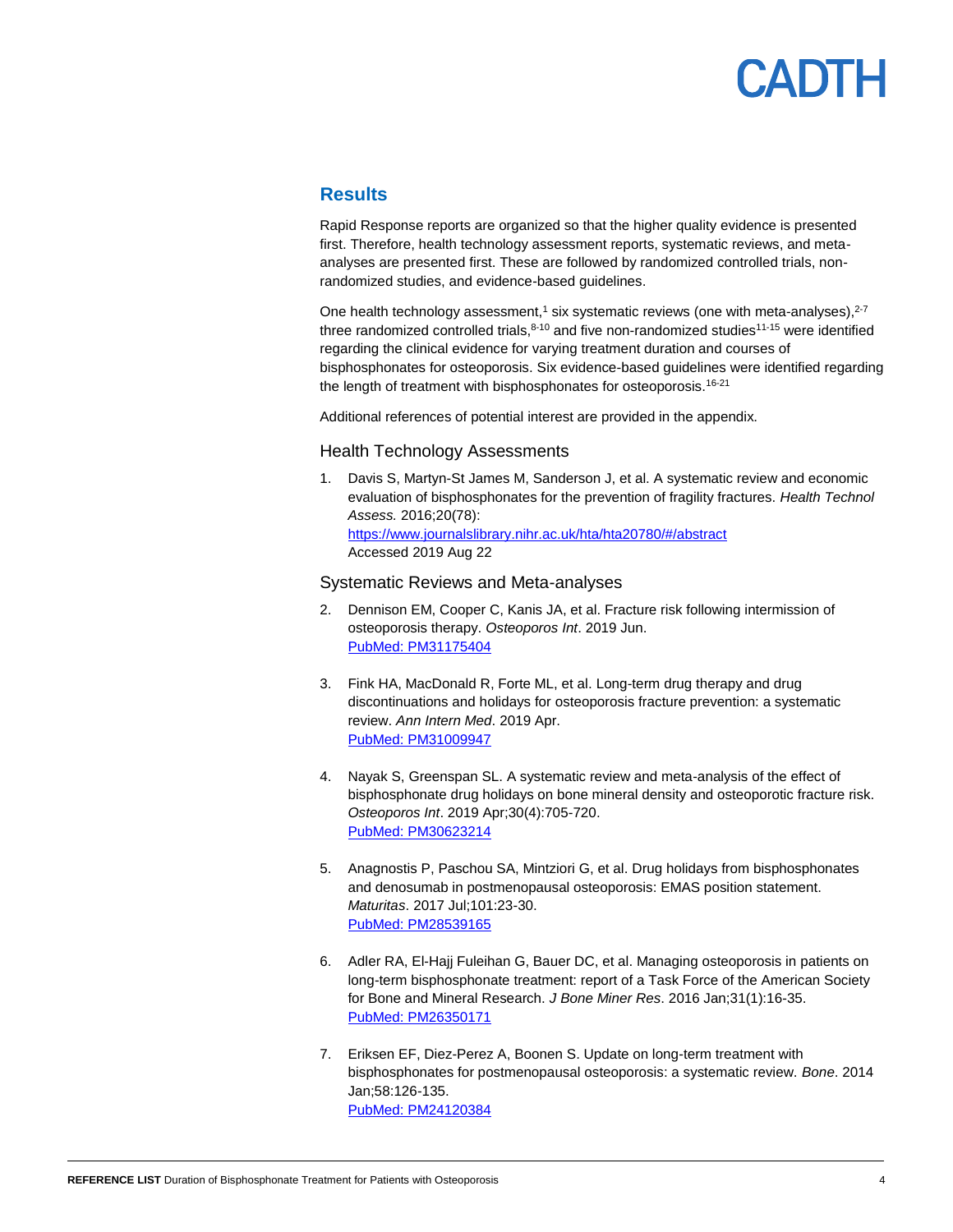#### Randomized Controlled Trials

- 8. Black DM, Reid IR, Cauley JA, et al. The effect of 6 versus 9 years of zoledronic acid treatment in osteoporosis: a randomized second extension to the HORIZON-Pivotal Fracture Trial (PFT). *J Bone Miner Res*. 2015 May;30(5):934-944. [PubMed: PM25545380](http://www.ncbi.nlm.nih.gov/pubmed/25545380)
- 9. Bauer DC, Schwartz A, Palermo L, et al. Fracture prediction after discontinuation of 4 to 5 years of alendronate therapy: the FLEX study. *JAMA Intern Med*. 2014 Jul;174(7):1126-1134. [PubMed: PM24798675](http://www.ncbi.nlm.nih.gov/pubmed/24798675)
- 10. Cosman F, Cauley JA, Eastell R, et al. Reassessment of fracture risk in women after 3 years of treatment with zoledronic acid: when is it reasonable to discontinue treatment? *J Clin Endocrinol Metab*. 2014 Dec;99(12):4546-4554. [PubMed: PM25215556](http://www.ncbi.nlm.nih.gov/pubmed/25215556)

#### Non-Randomized Studies

- 11. Adams AL, Adams JL, Raebel MA, et al. Bisphosphonate drug holiday and fracture risk: a population-based cohort study. *J Bone Miner Res*. 2018 Jul;33(7):1252-1259. [PubMed: PM29529334](http://www.ncbi.nlm.nih.gov/pubmed/29529334)
- 12. Drieling RL, LaCroix AZ, Beresford SAA, et al. Long-term oral bisphosphonate therapy and fractures in older women: the Women's Health Initiative. *J Am Geriatr Soc*. 2017 Sep;65(9):1924-1931. [PubMed: PM28555811](http://www.ncbi.nlm.nih.gov/pubmed/28555811)
- 13. Fung P, Bedogni G, Bedogni A, et al. Time to onset of bisphosphonate-related osteonecrosis of the jaws: a multicentre retrospective cohort study. *Oral Dis*. 2017 May;23(4):477-483. [PubMed: PM28039941](http://www.ncbi.nlm.nih.gov/pubmed/28039941)
- 14. Mignot MA, Taisne N, Legroux I, Cortet B, Paccou J. Bisphosphonate drug holidays in postmenopausal osteoporosis: effect on clinical fracture risk. *Osteoporos Int*. 2017 12;28(12):3431-3438. [PubMed: PM28875236](http://www.ncbi.nlm.nih.gov/pubmed/28875236)
- 15. Wang CC, Lu HT, Dusetzina SB, Wu CH. The association between long-term bisphosphonate use and the risk of fracture among women aged 50 or older with osteoporosis. *J Womens Health*. 2016 Jul;25(7):738-746. [PubMed: PM27096405](http://www.ncbi.nlm.nih.gov/pubmed/27096405)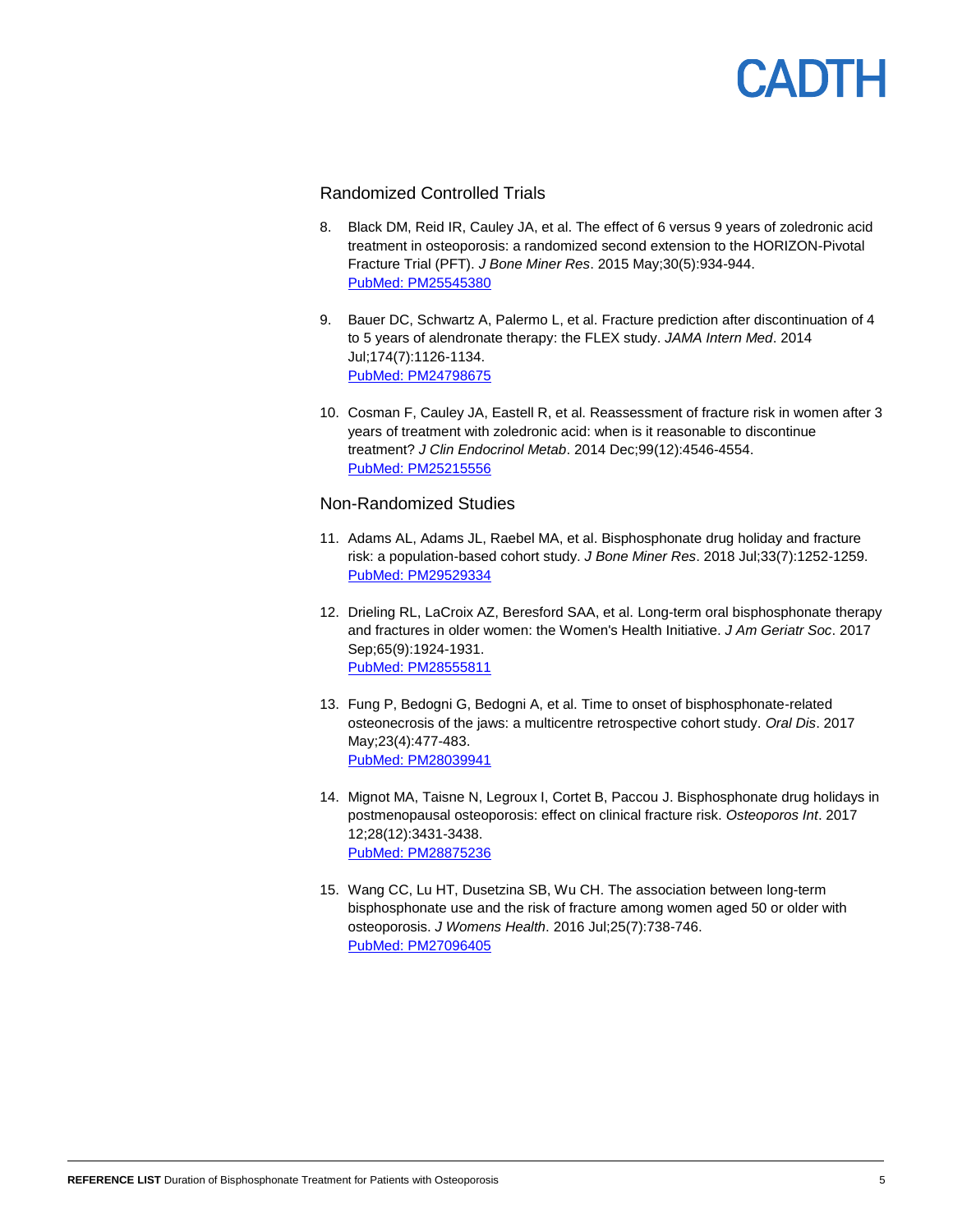#### Guidelines and Recommendations

- 16. National Osteoporosis Guideline Group. NOGG 2017: clinical guideline for the prevention and treatment of osteoporosis. Sheffield (UK): Centre for Metabolic Bone Diseases, University of Sheffield; 2018 Jul: <https://www.sheffield.ac.uk/NOGG/NOGG%20Guideline%202017.pdf> *See: Section 7: Duration and monitoring of bisphosphonate therapy*  Accessed 2019 Aug 22
- 17. Simm PJ, Biggin A, Zacharin MR, et al. Consensus guidelines on the use of bisphosphonate therapy in children and adolescents. *J Paediatr Child Health*. 2018 Mar;54(3):223-233.<https://www.ncbi.nlm.nih.gov/pubmed/29504223>
- 18. Compston J, Cooper A, Cooper C, et al. UK clinical guideline for the prevention and treatment of osteoporosis. *Arch Osteoporos*. 2017 Dec;12(1):43. <https://www.ncbi.nlm.nih.gov/pubmed/28425085> *See: Duration and monitoring of bisphosphonate therapy*
- 19. Qaseem A, Forciea MA, McLean RM, Denberg TD. Treatment of low bone density or osteoporosis to prevent fractures in men and women: a clinical practice guideline update from the American College of Physicians. *Ann Intern Med.* 2017 Jun;166(11):818-839. [https://annals.org/aim/fullarticle/2625385/treatment-low-bone](https://annals.org/aim/fullarticle/2625385/treatment-low-bone-density-osteoporosis-prevent-fractures-men-women-clinical?_ga=2.71122704.1078387334.1565969012-1675310348.1565969012)[density-osteoporosis-prevent-fractures-men-women](https://annals.org/aim/fullarticle/2625385/treatment-low-bone-density-osteoporosis-prevent-fractures-men-women-clinical?_ga=2.71122704.1078387334.1565969012-1675310348.1565969012)[clinical?\\_ga=2.71122704.1078387334.1565969012-1675310348.1565969012](https://annals.org/aim/fullarticle/2625385/treatment-low-bone-density-osteoporosis-prevent-fractures-men-women-clinical?_ga=2.71122704.1078387334.1565969012-1675310348.1565969012) *See: Duration of Pharmacologic Therapy*  Accessed 2019 Aug 22
- 20. The Royal Australian College of General Practitioners and Osteoporosis Australia. Osteoporosis prevention, diagnosis and management in postmenopausal women and men over 50 years of age. 2<sup>nd</sup> ed. East Melbourne, Victoria: RACGP; 2017: [https://www.racgp.org.au/FSDEDEV/media/documents/Clinical%20Resources/Guideli](https://www.racgp.org.au/FSDEDEV/media/documents/Clinical%20Resources/Guidelines/Joint%20replacement/Osteoporosis-guidelines.pdf) [nes/Joint%20replacement/Osteoporosis-guidelines.pdf](https://www.racgp.org.au/FSDEDEV/media/documents/Clinical%20Resources/Guidelines/Joint%20replacement/Osteoporosis-guidelines.pdf) *See: Duration of therapy*  Accessed 2019 Aug 22
- 21. Anderson K, Meade M, Anthony L, et al. Diagnosis and management of osteoporosis. Winnipeg (MB): Winnipeg Regional Health Authority; 2014 Oct: <https://www.wrha.mb.ca/extranet/eipt/files/EIPT-031-001.pdf> *See: IV. Strategies for Fracture Prevention: Pharmacologic*  Accessed 2019 Aug 22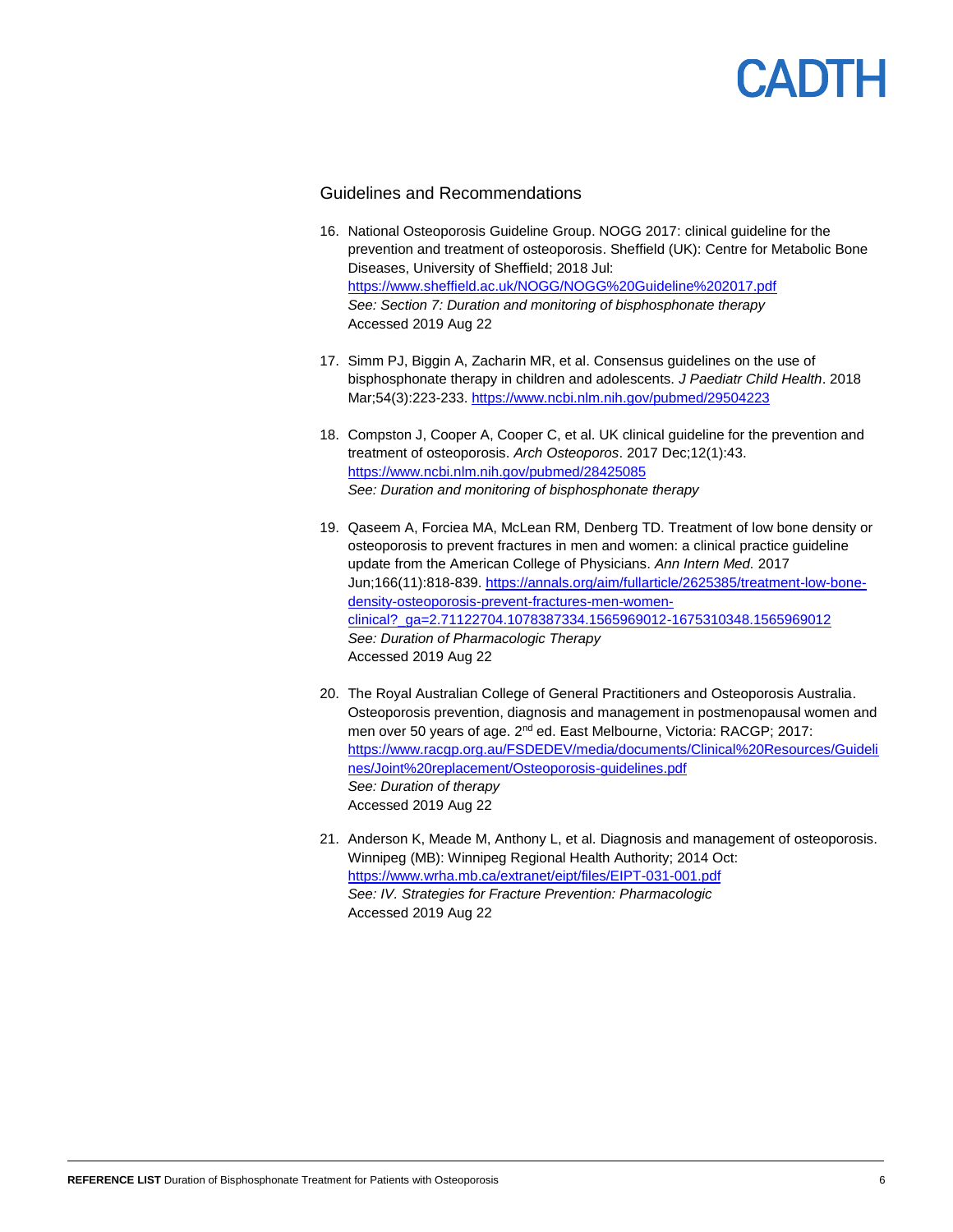### **Appendix — Further Information**

#### Previous CADTH Reports

22. Bisphosphonate use in patients with osteopenia and low risk of fractures: clinical effectiveness and guidelines (*Rapid Response Summary of Abstracts*). Ottawa (ON): CADTH; 2015 Apr: [https://www.cadth.ca/sites/default/files/pdf/htis/apr-](https://www.cadth.ca/sites/default/files/pdf/htis/apr-2015/RB0842%20Biophonsphonates%20in%20osteopenia%20and%20low%20risk%20fracture%20Final.pdf)[2015/RB0842%20Biophonsphonates%20in%20osteopenia%20and%20low%20risk%2](https://www.cadth.ca/sites/default/files/pdf/htis/apr-2015/RB0842%20Biophonsphonates%20in%20osteopenia%20and%20low%20risk%20fracture%20Final.pdf) [0fracture%20Final.pdf](https://www.cadth.ca/sites/default/files/pdf/htis/apr-2015/RB0842%20Biophonsphonates%20in%20osteopenia%20and%20low%20risk%20fracture%20Final.pdf) Accessed 2019 Aug 22

#### Clinical Practice Guidelines – Unclear Methodology

- 23. Bisphosphonates: addressing the duration conundrum. Dunedin (NZ): bpacnz; 2019 Jan:<https://bpac.org.nz/2019/docs/bisphosphonates.pdf> *See: Determining an appropriate duration of bisphosphonate use* Accessed 2019 Aug 22
- 24. Kaiser Permanente Guideline Oversight Group. Osteoporosis screening, diagnosis, and treatment guideline. Seattle (WA): Kaiser Foundation Health Plan of Washington; 2019 Apr: <https://wa.kaiserpermanente.org/static/pdf/public/guidelines/osteoporosis.pdf> *See: Recommended pharmacologic options*  Accessed 2019 Aug 22
- 25. Caires ELP, Bezerra MC, Junqueira A, Fontenele SMA, Andrade SCA, d'Alva CB. Treatment of postmenopausal osteoporosis: a literature-based algorithm for use in the public health care system. *Rev Bras Reumatol (Rio J)*. 2017 May - Jun;57(3):254-263. [PubMed: PM28535898](http://www.ncbi.nlm.nih.gov/pubmed/28535898)
- 26. Toward Optimized Practice (TOP) Osteoporosis CPG Committee. Diagnosis and management of osteoporosis: clinical practice guideline. Edmonton (AB): TOP; 2016 Feb: <http://www.topalbertadoctors.org/download/1907/Osteoporosis%20CPG.pdf> *See: DISCONTINUING BISPHOSPHONATE THERAPY* Accessed 2019 Aug 22.
- 27. Gonzalez-Macias J, Del Pino-Montes J, Olmos JM, Nogues X, en nombre de la Comision de Redaccion de las Guias de Osteoporosis de la S. Clinical practice guidelines for posmenopausal, glucocorticoid-induced and male osteoporosis. Spanish Society for Research on Bone and Mineral Metabolism (3rd updated version 2014). *Rev Clin Esp*. 2015 Dec;215(9):515-526. [PubMed: PM26434811](http://www.ncbi.nlm.nih.gov/pubmed/26434811)

#### Position Statements

28. Meier C, Uebelhart B, Aubry-Rozier B, et al. Osteoporosis drug treatment: duration and management after discontinuation. A position statement from the SVGO/ASCO. *Swiss Med Wkly*. 2017;147:w14484. [PubMed: PM28871570](http://www.ncbi.nlm.nih.gov/pubmed/28871570)